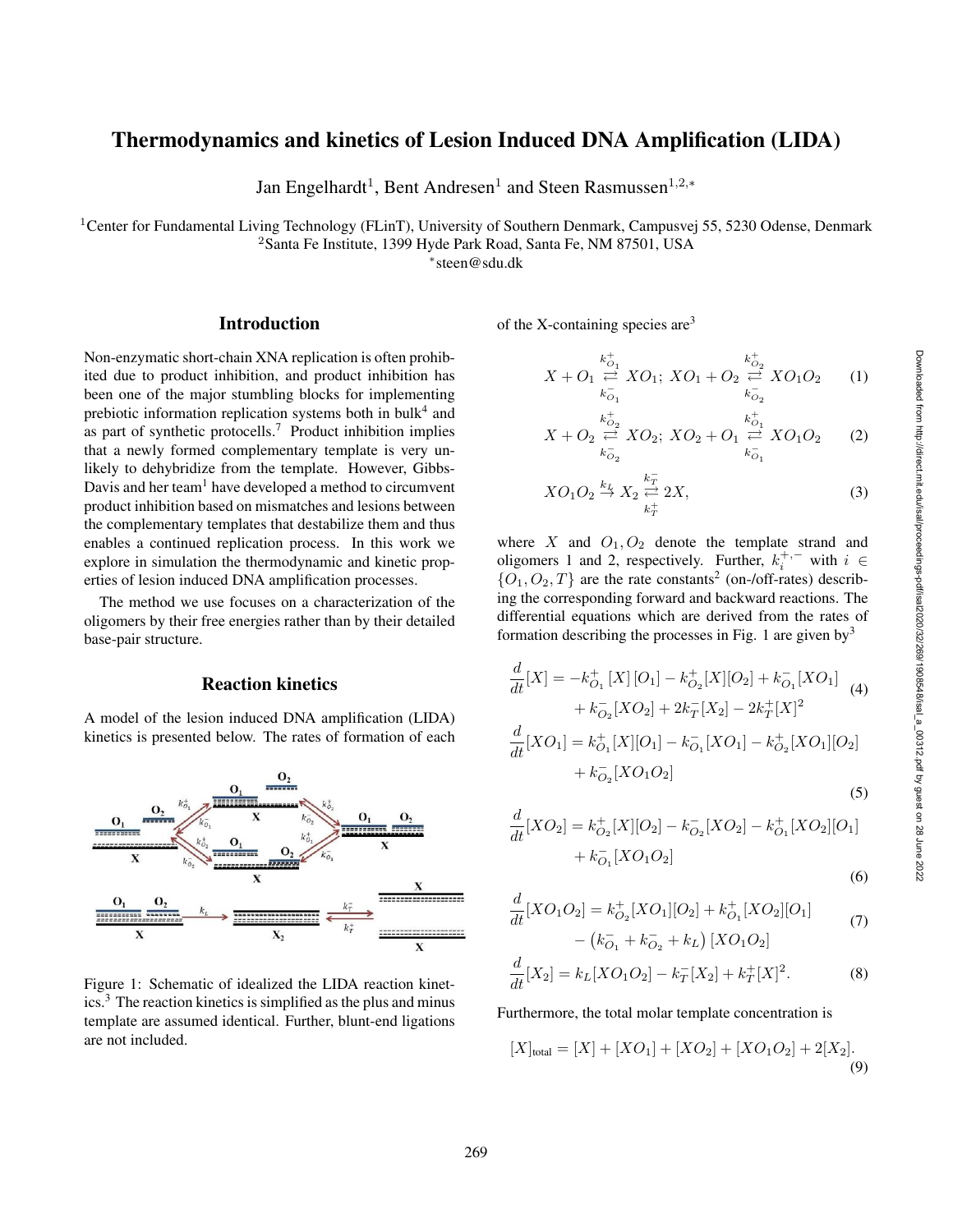## Thermodynamics

The equilibrium constants corresponding to the rates of formation in eqs.  $(1)-(3)$  are given by

$$
K_i = \frac{k_i^+}{k_i^-} = \exp\left(-\frac{\Delta G_i}{RT}\right), \quad i \in \{O_1, O_2, T\}, \quad (10)
$$

where  $\Delta G_i$  is the change in free energy per mol for the reaction,  $R$  is the gas constant (1.987 cal/mol·K) and  $T$  represents the absolute temperature in kelvin. The off-rates are calculated by fixing the on-rate to a specific value and using the equilibrium condition from equation (10), as we can assume<sup>2</sup>  $k_i^+ = 2.0 \cdot 10^7 / (mol/l s)$  because the on-rate is rather independent of the sequence details. Thus the  $\Delta G_i$ 's for the three hybridization processes determine the overall kinetics.

In this investigation  $O_1$  consists of 8 base pairs and  $O_2$  of 9 base pairs with a one base dangling end. The strategy for achieving the most efficient DNA replication is by dialling in destabilization. <sup>1</sup> Already with these short oligomers the number of possibilities to order base pairs as well as to dial in destabilization is rather high. Therefore we focus on the resulting free energy for the single oligomers as well as for the ligated template and not on the detailed base sequences.

The energy change for two neighboring base pairs at standard conditions ( $T = 310.15 \sim 37$ °C) ranges from − 2 .24 kcal /mol to 1 .33 kcal /mol with a initiation cost per oligomer of  $1.96 \text{ kcal/mol}$ .<sup>8</sup> After ligation we assume the dangling end causes a bulge loop of size one with a corresponding energy cost of  $4 \text{ kcal/mol}^8$ . Since the total template concentration in eq. 9, depends on the on- and offrates, which again are linked to the free energy change (eq. (10)), the template replication efficiency solely depends on the values of  $\Delta G_i$ .

The difference between the free energy changes of the two oligomers and the ligated total template  $\Delta G_T$  mainly relies on the cap contribution<sup>8</sup> of  $O_1$ , the intervening nearest neighbor base pair<sup>8</sup> of  $O_1 + O_2$  and especially on the bulge loop.<sup>8</sup> This relation shall be defined by  $\Delta G_T$  –  $(\Delta G_{O_1} + \Delta G_{O_2}) \equiv \gamma$ . In particular, for  $T = 310.15$  K  $\gamma > 0$  is always true.

There are usually multiple solutions in terms of the base sequence resulting in the same free energy changes, which means it does not matter whether there e.g. are more AT/TA base pairs or GC/CG pairs combined with internal mismatches.<sup>8</sup> However, what matters is the intervening nearest neighbour base pair of the  $O_1 + O_2$  ligation, as it, besides the bulge contribution, decisively influences the energy difference between the single oligomers and the total template. Consequently, the task is to find the optimal values for  $\Delta G_i$ depending solely on  $\gamma$ .

The equations eq. (4-9) are implemented and simulated by matlab for different on-/off-rate combinations calculated from the respective  $\Delta G_i$ s.

## Simulation results

Before investigating our system for various on-/off- and ligation rates, we first present in Fig. 2 a comparison of our simulation approach with the experimental data from Gibbs-Davis et al  $(2015).<sup>1</sup>$  Therefore, we use a identical initial template and oligomer concentrations as in the experiment and fix all on-rates *i* to  $k_i^+ = 2.0 \times 10^7/(\text{mol}/\text{ls})$  and the ligation rate to  $k_L = 0.02$ /s. These same values for the rates are used throughout our simulations unless stated differently. Since the reported experiment was conducted at



Figure 2: Total template concentration as a function of time for corresponding experimental<sup>1</sup> (black diamonds) and simulated dynamics (blue solid curve). The blue curve is generated using the parameters from the experiment approximating  $\Delta G_{O_{1,2}}(26^{\circ}\text{C}) \approx \Delta G_{O_{1,2}}(37^{\circ}\text{C}) - 1 \text{ kcal/mol}$ and  $\gamma_{26} \circ \text{C} \approx \gamma_{37} \circ \text{C}$ , see text for details. The dotted red line intercepting the solid red curve characterizes the ratio  $[X_{\text{tot}}]$  max $\{[X_{\text{tot}}]\} = 0.9$ , which is used through out the paper to compare the simulation results. The values used are:  $k_L = 0.02$ /s,  $\Delta G_{O_1} = -6.44$  kcal/mol,  $\Delta G_{O_2} =$  $-9.85$  kcal/mol and  $\gamma = 3.84$  kcal/mol, which corresponds to  $k_{O_1}^-$  = 394.25/s,  $k_{O_2}^-$  = 1.27/s and  $k_T^-$  = 0.016/s. All on-rates  $k_{O_{1,2},T}^+ = 2 \times 10^7 / (mol/l s)$ .

 $T = 299.15$  K and the free energies of the base pairs are given at  $T = 310.15$  K,<sup>8</sup> we need to translate the free energies between these two temperatures. We can either use an approximation of  $\Delta G_{O_i}$  by consulting Table 1 in Wu et al<sup>9</sup> or consulting the www.nupack.org DNA/RNA complex free energy calculator.<sup>6</sup> In both cases we find that  $\Delta G_{O_{1,2}}(26^{\circ}\text{C}) \approx \Delta G_{O_{1,2}}(37^{\circ}\text{C}) - 1 \text{ kcal/mol}$ . Further, we can approximate  $\gamma_{26\degree\text{C}} \approx \gamma_{37\degree\text{C}}$ , as it is defined as a difference between the involved free energies where we assume the oligomers each decrease with  $\sim$  - 1 kcal/mol and the double length template decrease with  $\sim$  - 2 kcal/mol. Even though these approximations are rather rough, the compari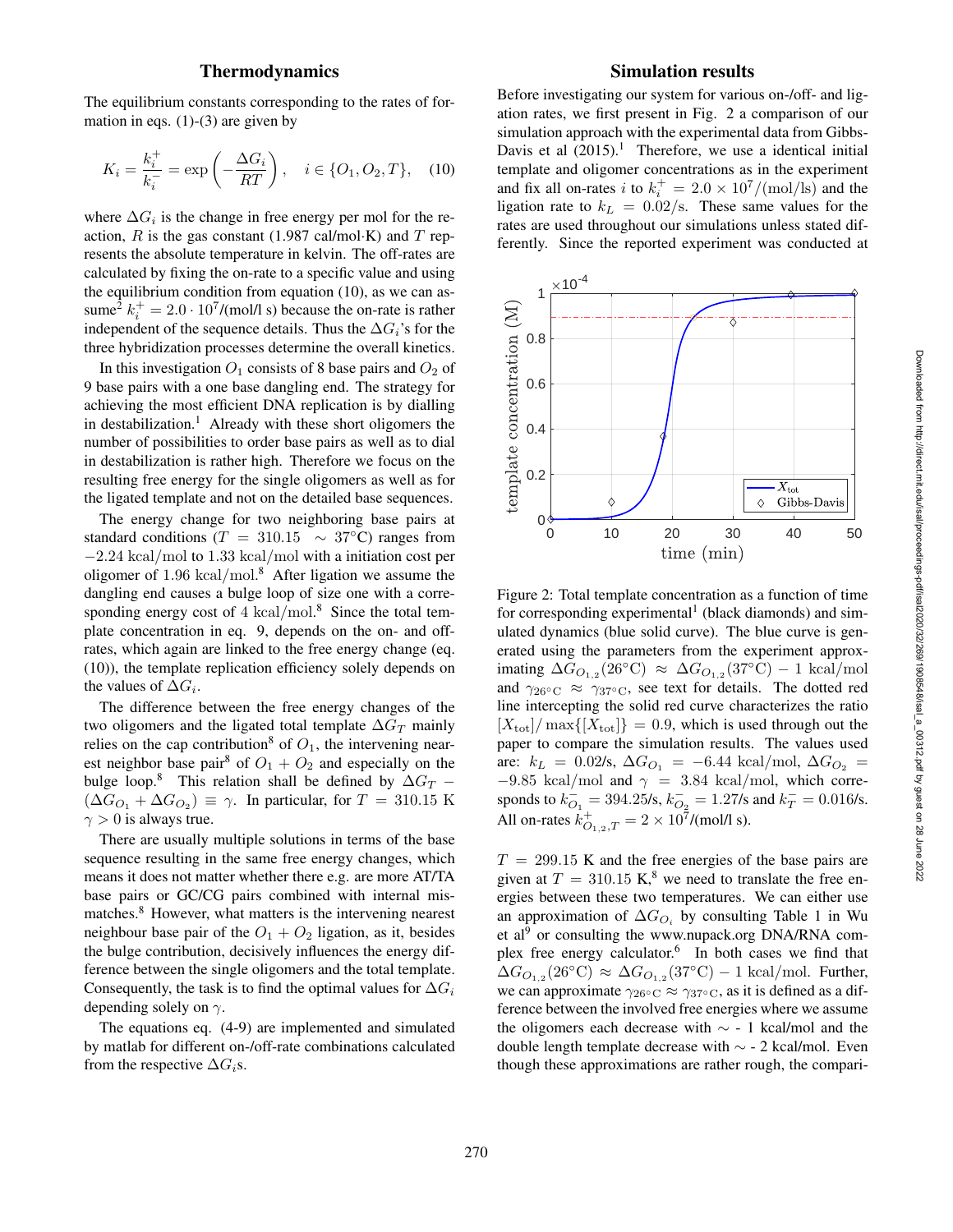son in Fig. 2 shows that our approach is compatible with the experimental data.

We now turn to unspecified base pair sequences and therefore a characterization of the oligomers solely by their free energies at  $T = 310.15$  K. To have an unambiguous measure distinguishing the total template replication efficiencies for different sets of rates in different simulations, we use the time t where  $[X_{\text{tot}}]$  /  $\max\{[X_{\text{tot}}]\}=0.9$  (red dotted line in Fig. 2).

In Fig. 3 the results for  $\gamma = 3.89 \text{ kcal/mol}$  are computed for a range of free energy values for  $\Delta G_{O_1}$  and  $\Delta G_{O_2}$  in the interval  $[-6, -9]$  kcal/mol, which corresponds to offrates in the interval  $[1.18 \cdot 10^3; 9.09]$ /s. The used value for the energy difference  $\gamma$  of ligated template and single oligomers is estimated to be the largest possible with a bulge (loop of size one) arising from the ligation process. Each of the graphs correspond to a given value of  $\Delta G_{O_1}$ , and its minima indicate the highest replication efficiency and therefore the optimal value not only for  $\Delta G_{O_1}$  but also for  $\Delta G_{O_2}$ . The optimal replication efficiency is obtained for  $\Delta G_{O_1} \approx -8$  kcal/mol while  $\Delta G_{O_1}/\Delta G_{O_2} \approx 1$ .



Figure 3: Replication efficiency of the total template concentration for  $\gamma = 3.89 \text{ kcal/mol}, k_L = 0.02/\text{s}$  and all onrates  $i k_i^+ = 2.0 \times 10^7 / (mol/l s)$ .

We can define an envelope curve that connects the minima of the ratio  $\Delta G_{O_1}/\Delta G_{O_2}$  with the variable  $\gamma$ . In Fig. 4 the minima of the graphs for variable  $\Delta G_{O_1}$  (in Fig. 3) are connected, calculated in half integer steps between [- 6;-9] kcal/mol for different  $\gamma \in \{2.7, 3.89, 5\}$  kcal/mol with ligation rate  $k_L = 0.02$ /s and all on-rates  $i k_i^+ =$  $2.0 \times 10^7 / (mol/l s).$ 

In any of the three graphs the data points from left to right stand for the minimal ratio of  $\Delta G_{O_1}/\Delta G_{O_2}$  with a fixed value for  $\Delta G_{O_1}$  (varying  $\Delta G_{O_2}$ ) starting with the highest



Figure 4: Envelop curves of minina as seen in Fig 3 for different  $\gamma$  values. In any of the three graphs the data points from left to right stand for a minimal ratio of  $\Delta G_{O_1}/\Delta G_{O_2}$ with a fixed value for  $\Delta G_{O_1}$  starting with the highest value  $\Delta G_{O_1} = -6 \text{ kcal/mol}$  and decreasing in half integer steps to  $\Delta G_{O_1} = -9$  kcal/mol. The two values for  $\gamma = 2.7$  and 3.89 are physically accessible in the system, while 5.0 is only of theoretical interest. Note that  $\gamma = 3.89$  kcal/mol (red curve) with  $\Delta G_{O_1} = \Delta G_{O_2} = -8$  kcal/mol predicts significantly faster replication dynamics than achieved experimentally with about 30 minutes versus 14 minutes for reaching 90% completion.

value  $\Delta G_{O_1} = -6$  kcal/mol and decreasing in half integer steps to  $\Delta G_{O_1} = -9$  kcal/mol. As mentioned before  $\gamma = 3.89$  kcal/mol is the largest obtainable for systems with low loop size (< 9 bases) and no hairpins, meaning  $\gamma = 5 \text{ kcal/mol}$  is not realistic but of theoretical interest.

First it should be noted that increasing  $\gamma$  means decreasing product inhibition. So for a given ratio  $\Delta G_{O_1}/\Delta G_{O_2}$ the replication efficiency increases, indicated by a shift to shorter replication times.

Secondly, it should be noted that the minimum replication time (and thus highest replication efficiency) is indeed maximal for  $\Delta G_{O_1}/\Delta G_{O_2} \approx 1$ , regardless of  $\gamma$ .

Lastly, for larger  $\gamma$  the optimum in replication efficiency corresponds to lower values in free energy. This is also suggested by a shift of the data points to the left in Fig 4 for increasing  $\gamma$ .

These results, especially that the template replication is most efficient for  $\Delta G_{O_1}/\Delta G_{O_2} \approx 1$ , imply that the base length of the oligomers is in fact of minor importance as only the free energies and their ratio have an impact. Longer oligomers can be adjusted by the use of AT/TA and internal mismatches instead of GC/CG base-pairs, to achieve the highest replication efficiency for a given  $\gamma$ -value. This